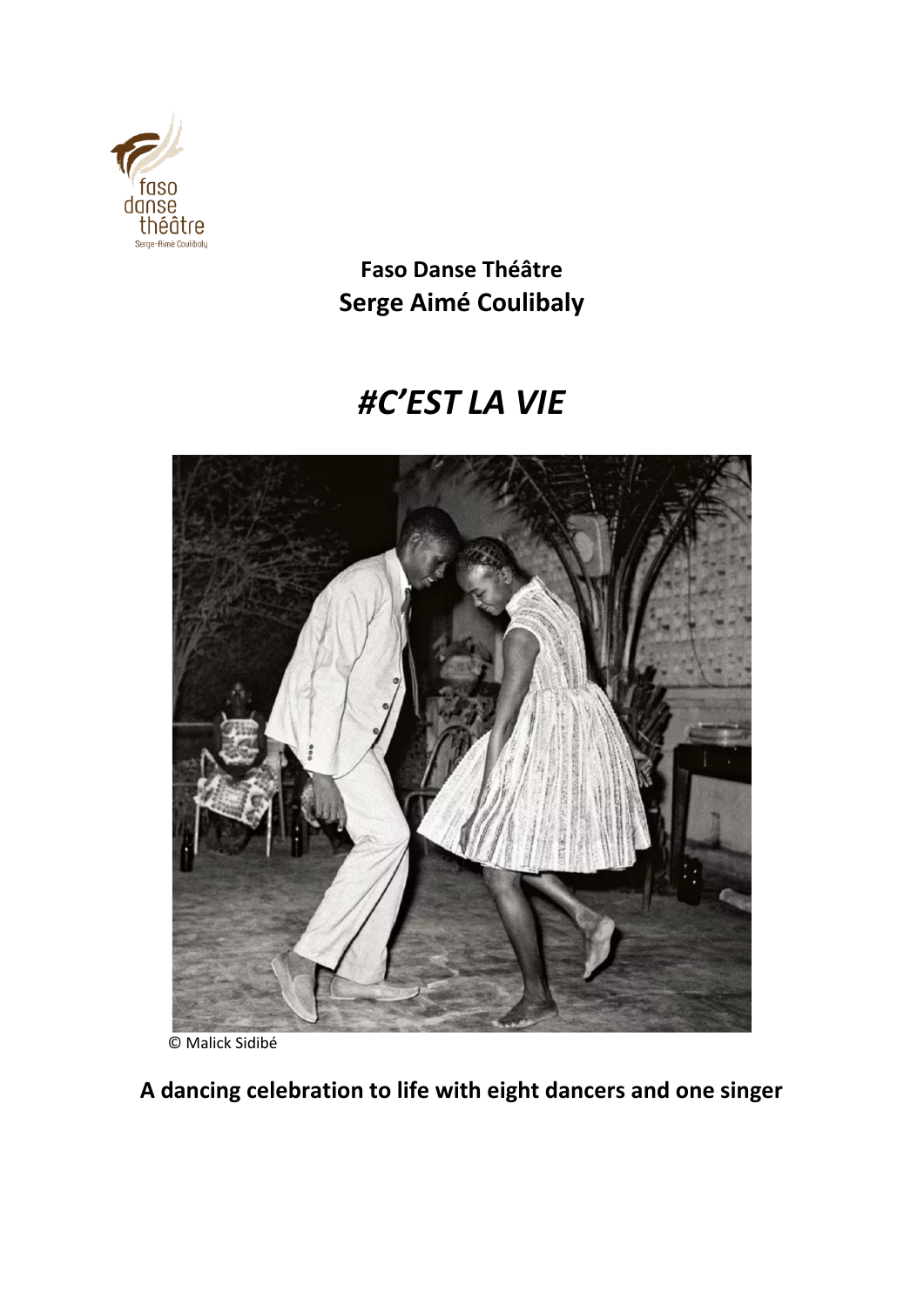## *#C'est la vie*

In March '20, when the world came to a halt and went in total lockdown, it became clear that the most important thing in this world is not money, our homes, our social status, or our objects: it's our lives.

To stay alive meant to continue living at all costs. An no economic, political, social, cultural or sports activity was worth living. So it was at this time that the need to celebrate life became necessary to me.

All traditional societies have their ways of celebrating life, with completely different forms and systems. For this new creation *#C'est la vie*, I want to create a choreography of 1h15 of celebration by borrowing codes mainly from two types of festivities, one African and the other Western.

- 1- *Wara,* a traditional celebration ritual that takes place in the Senoufo country in West Africa. I spent my entire childhood there and I was immersed in these ceremonies which always begin with a lively dance that leads to trance and end with a body emptied of all social charge and preserving what I could call the essence of the human being.
- 2- *Carnaval*, which consists in celebrating and presenting oneself in a certain way that is socially accepted by all. The idea of the carnival is to allow oneself to be crazy one day in order to accept the other days to be under the yoke of the king, the "system". The system has interest to authorize one day of madness, but not more. It is a form of safety valve.

*#C'est la vie* is a search for a contemporary form of these secular rituals. A contemporary adventurous and critical celebration of life.

During the last years, I have been preoccupied in my choreography with the search for what is essential to the human being, no matter where he comes from.

What do they have in common with other humans?

How to touch the humanity of each individual through a simple and original body presence?

*#C'est la vie* is a new attempt to approach this through a complex choreographic research, with an energetic, rhythmic, precise, and inventive dance around the trance and what remains after the trance.